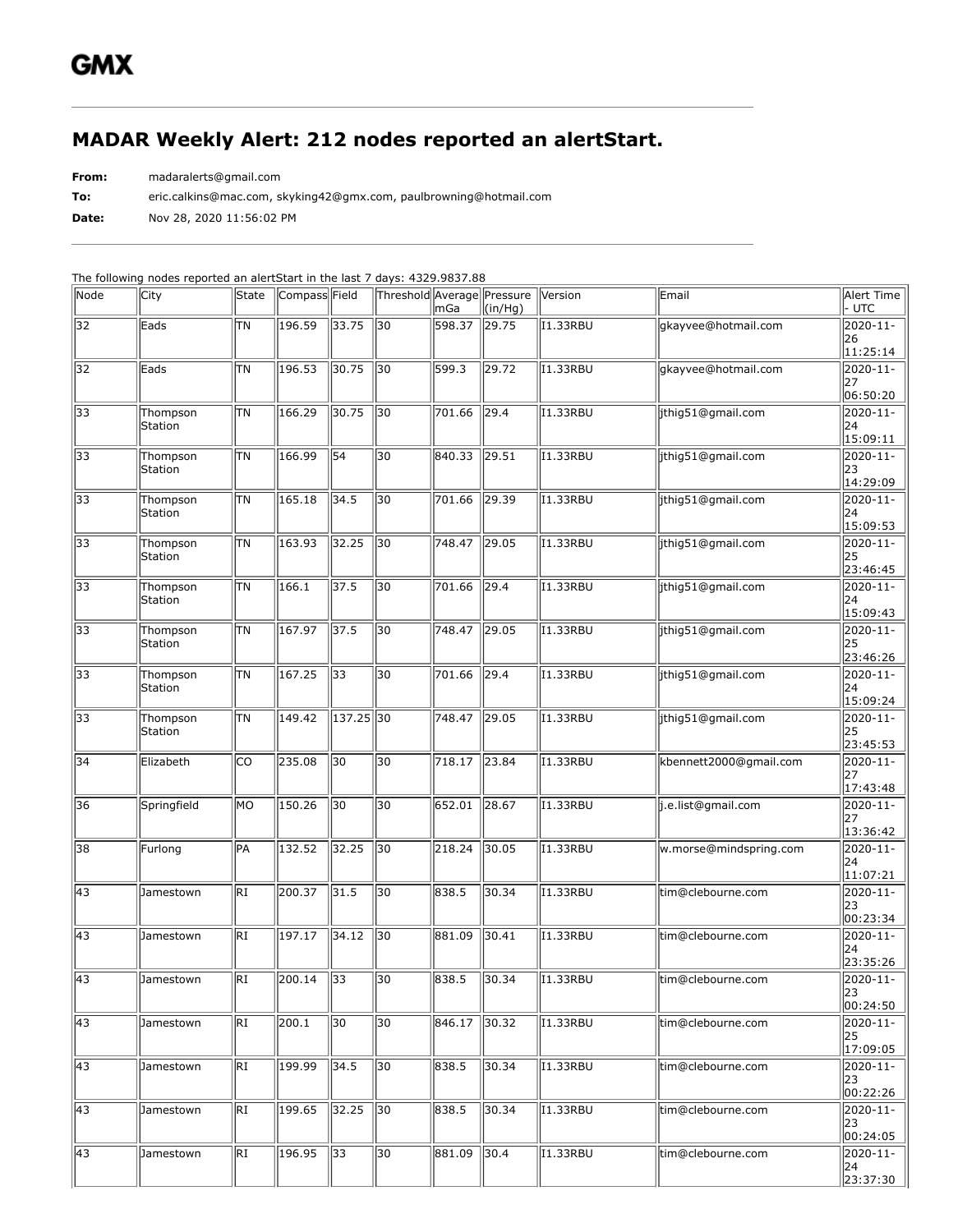| $\sqrt{43}$     | Jamestown | RI          | 200.79 | 34.5  | 30    | 838.5  | 30.34 | I1.33RBU                   | tim@clebo urne.com  | $\overline{20}20-11-$<br>23<br>00:25:31  |
|-----------------|-----------|-------------|--------|-------|-------|--------|-------|----------------------------|---------------------|------------------------------------------|
| $\sqrt{43}$     | Jamestown | RI          | 199.67 | 30    | 30    | 846.17 | 30.33 | II.33RBU                   | tim@clebourne.com   | 2020-11-<br>25<br>17:01:58               |
| $\sqrt{43}$     | Jamestown | RI          | 199.73 | 33    | 30    | 838.5  | 30.34 | II.33RBU                   | tim@clebourne.com   | 2020-11-<br>23<br>00:21:28               |
| $\sqrt{43}$     | Jamestown | RI          | 201.12 | 34.5  | 30    | 838.5  | 30.34 | II.33RBU                   | tim@clebourne.com   | 2020-11-<br>23<br>00:23:24               |
| $\sqrt{43}$     | Jamestown | RI          | 197.22 | 33.38 | 30    | 881.09 | 30.41 | II.33RBU                   | tim@clebourne.com   | 2020-11-<br>24<br>23:35:13               |
| $\overline{43}$ | Jamestown | RI          | 200.45 | 31.5  | 30    | 838.5  | 30.34 | II.33RBU                   | tim@clebourne.com   | 2020-11-<br>23<br>00:24:40               |
| Jamestown RI    |           | 200.16 37.5 |        | 30    | 838.5 | 30.34  |       | [1.33RBU tim@clebourne.com | 2020-11-23 00:26:05 |                                          |
| $\sqrt{43}$     | Jamestown | RI          | 200.41 | 30    | 30    | 846.17 | 30.32 | II.33RBU                   | tim@clebourne.com   | 2020-11-<br>25<br>17:06:51               |
| $\sqrt{43}$     | Jamestown | RI          | 200.19 | 31.5  | 30    | 838.5  | 30.34 | II.33RBU                   | tim@clebourne.com   | 2020-11-<br>23<br>00:22:09               |
| $\sqrt{43}$     | Jamestown | RI          | 199.84 | 30    | 30    | 838.5  | 30.34 | II.33RBU                   | tim@clebourne.com   | 2020-11-<br>23<br>00:23:55               |
| $\sqrt{43}$     | Jamestown | RI          | 195.82 | 30.38 | 30    | 881.09 | 30.41 | <b>I1.33RBU</b>            | tim@clebourne.com   | 2020-11-<br>24<br>23:36:49               |
| $\sqrt{43}$     | Jamestown | RI          | 200.32 | 32.25 | 30    | 838.5  | 30.34 | I1.33RBU                   | tim@clebourne.com   | 2020-11-<br>23<br>00:25:21               |
| $\sqrt{43}$     | Jamestown | RI          | 199.84 | 33    | 30    | 846.17 | 30.32 | II.33RBU                   | tim@clebourne.com   | 2020-11-<br>25<br>17:09:57               |
| $\sqrt{43}$     | Jamestown | RI          | 199.63 | 32.25 | 30    | 838.5  | 30.34 | <b>I1.33RBU</b>            | tim@clebourne.com   | $\overline{2020-11}$ -<br>23<br>00:21:19 |
| $\sqrt{43}$     | Jamestown | RI          | 200.13 | 30    | 30    | 838.5  | 30.34 | <b>I1.33RBU</b>            | tim@clebourne.com   | 2020-11-<br>23<br>00:23:07               |
| $\overline{43}$ | Jamestown | RI          | 196.99 | 32.62 | 30    | 881.09 | 30.4  | II.33RBU                   | tim@clebourne.com   | 2020-11-<br>24<br>23:33:24               |
| 43              | Jamestown | RI          | 199.17 | 38.25 | 30    | 838.5  | 30.34 | II.33RBU                   | tim@clebourne.com   | 2020-11-<br>23<br> 00:24:22              |
| $\overline{43}$ | Jamestown | RI          | 196.29 | 35.62 | 30    | 881.09 | 30.4  | I1.33RBU                   | tim@clebourne.com   | 2020-11-<br>24<br>23:39:29               |
| $\overline{43}$ | Jamestown | RI          | 199.64 | 31.5  | 30    | 838.5  | 30.34 | II.33RBU                   | tim@clebourne.com   | 2020-11-<br>23<br>00:25:51               |
| $\sqrt{43}$     | Jamestown | RI          | 199.15 | 30    | 30    | 846.17 | 30.33 | I1.33RBU                   | tim@clebourne.com   | 2020-11-<br>25<br>17:06:44               |
| $\overline{43}$ | Jamestown | RI          | 200.21 | 30    | 30    | 838.5  | 30.34 | II.33RBU                   | tim@clebourne.com   | 2020-11-<br> 23<br>00:21:59              |
| $\sqrt{43}$     | Jamestown | RI          | 200.18 | 37.5  | 30    | 838.5  | 30.34 | II.33RBU                   | tim@clebourne.com   | 2020 -11-<br>23<br>00:23:45              |
| $\sqrt{43}$     | Jamestown | RI          | 197.11 | 31.12 | 30    | 881.09 | 30.41 | I1.33RBU                   | tim@clebourne.com   | 2020-11-<br>24<br>23:36:16               |
| $\overline{43}$ | Jamestown | RI          | 200.71 | 32.25 | 30    | 838.5  | 30.34 | II.33RBU                   | tim@clebourne.com   | 2020-11-<br> 23<br>00:25:10              |
| $\overline{43}$ | Jamestown | RI          | 200.57 | 30.75 | 30    | 846.17 | 30.32 | II.33RBU                   | tim@clebourne.com   | 2020-11-<br>25<br>17:09:47               |
| $\sqrt{43}$     | Jamestown | RI          | 199.97 | 30    | 30    | 838.5  | 30.34 | II.33RBU                   | tim@clebourne.com   | 2020-11-<br>23<br>00:22:40               |
| $\overline{43}$ | Jamestown | RI          | 197.03 | 31.12 | 30    | 881.09 | 30.41 | II.33RBU                   | tim@clebourne.com   | 2020-11-<br>24                           |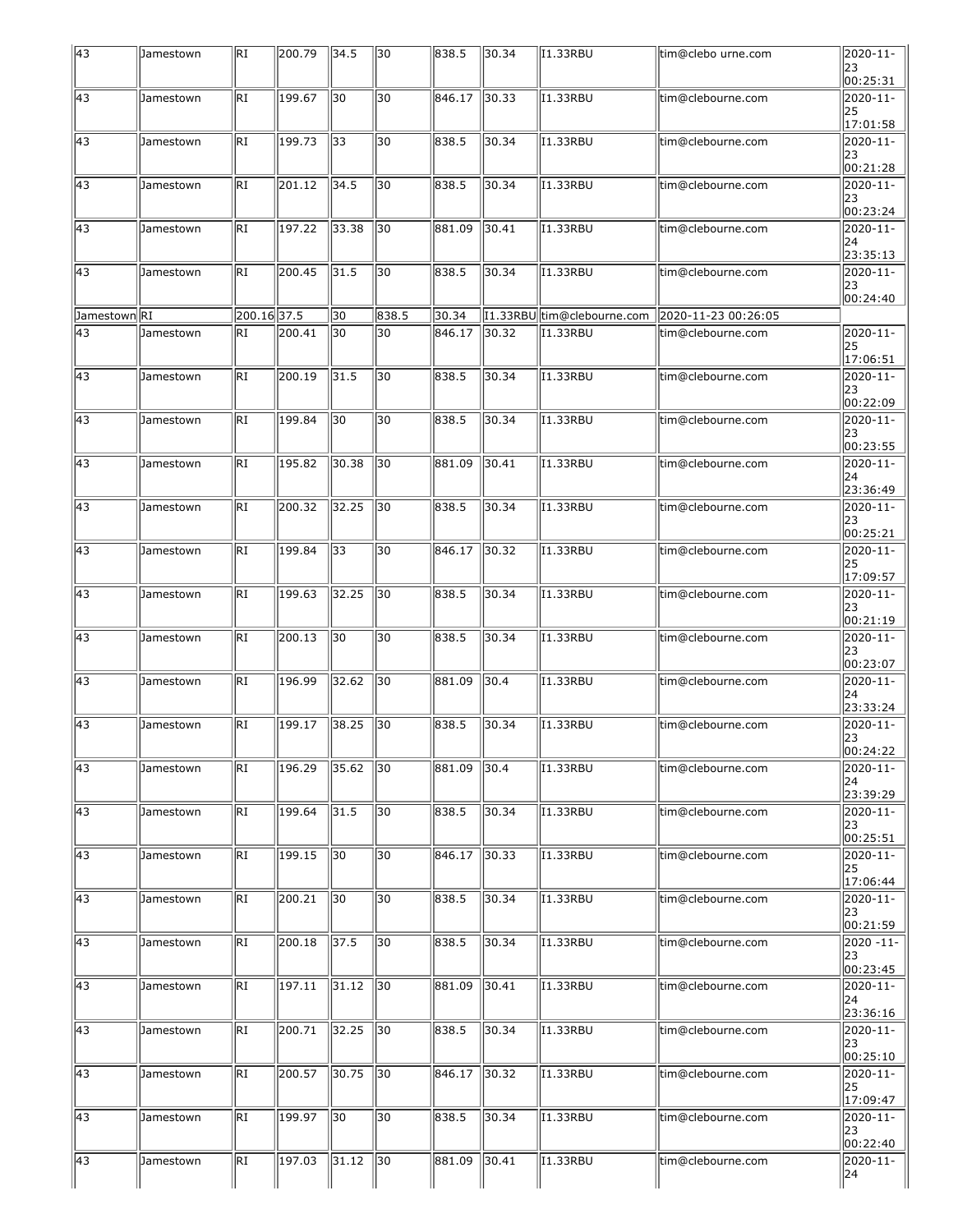|                 |              |                 |        |                    |                 |                 |                |                 |                       | 23:31:17                                |
|-----------------|--------------|-----------------|--------|--------------------|-----------------|-----------------|----------------|-----------------|-----------------------|-----------------------------------------|
| $\sqrt{43}$     | Jam estown   | RI              | 200.76 | 38.25              | 30              | 838.5           | 30.34          | II.33RBU        | tim@clebourne.com     | 2020-11-<br>23<br>00:24:15              |
| 43              | Jamestown    | RI              | 197.17 | 34.12              | 30              | 881.09          | 30.4           | I1.33RBU        | tim@clebourne.com     | 2020-11-<br>24<br>23:37:38              |
| $\sqrt{43}$     | Jamestown    | RI              | 199.73 | 34.5               | 30              | 838.5           | 30.34          | II.33RBU        | tim@clebourne.com     | 2020-11-<br>23<br>00:25:38              |
| $\sqrt{43}$     | Jamestown    | RI              | 200.37 | 30                 | 30              | 846.17          | 30.33          | II.33RBU        | tim@clebourne.com     | 2020-11-<br>25<br>17:03:27              |
| 43              | Jamestown    | RI              | 200.65 | 32.25              | 30              | 838.5           | 30.34          | 11.33RBU        | tim@clebourne.com     | 2020-11-<br>23<br>00:21:49              |
| $\sqrt{44}$     | Lords Valley | PA              | 291.71 | 40.12< 25 <br>/td> |                 | 399.78          | 28.49          | II.33RBU        | fcboutique@yahoo.com  | 2020-11-<br>27                          |
| 44              | Lords Valley | PA              | 286.86 | 30.38              | 25              | 399.78          | 28.49          | II.33RBU        | fcboutique@yahoo.com  | 22:25:24<br>2020-11-<br>27<br>22:28:48  |
| 44              | Lords Valley | PA              | 285.32 | 25.88              | 25              | 407.74          | 28.49          | <b>I1.33RBU</b> | fcboutique@yahoo.com  | 2020-11-<br>127<br>23:42:26             |
| $\overline{44}$ | Lords Valley | <b>PA</b>       | 278.65 | $\overline{27.75}$ | $\overline{25}$ | 396.61          | 28.49          | I1.33RBU        | fcboutique@yahoo.com  | 2020-11-<br>127<br>22:05:39             |
| 44              | Lords Valley | <b>PA</b>       | 289.83 | 31.88              | 25              | 399.78          | 28.49          | II.33RBU        | fcboutique@yahoo.com  | 2020-11-<br>27<br>22:26:33              |
| 44              | Lords Valley | PA              | 286.34 | 26.62              | 25              | 399 .78   28.49 |                | <b>I1.33RBU</b> | fcboutique@yahoo.com  | 2020-11-<br>27                          |
| $\overline{44}$ | Lords Valley | <b>PA</b>       | 285.59 | $\overline{27}$    | $\overline{25}$ | 399.13          | $\sqrt{28.49}$ | I1.33RBU        | fcboutique@yahoo.com  | 22:30:51<br>2020-11-<br>127             |
| 44              | Lords Valley | <b>PA</b>       | 283.23 | 26.62              | 25              | 399.78          | 28.49          | II.33RBU        | fcboutique@yahoo.com  | 22:06:51<br>2020-11-<br> 27<br>22:28:17 |
| 44              | Lords Valley | PA              | 279.7  | 58.12              | 25              | 423.78          | 28.49          | <b>I1.33RBU</b> | fcboutique@yahoo.com  | 2020-11-<br>27<br>22:40:11              |
| $\overline{44}$ | Lords Valley | <b>PA</b>       | 279.58 | 26.25              | $\overline{25}$ | 396.61          | $\sqrt{28.49}$ | I1.33RBU        | fcboutique@yahoo.com  | 2020-11-<br>127<br>22:02:31             |
| 44              | Lords Valley | <b>PA</b>       | 289.17 | 27.38              | 25              | 399.78          | 28.49          | I1.33RBU        | fcboutique@yahoo.com  | 2020-11-<br> 27<br>22:25:45             |
| $\overline{44}$ | Lords Valley | PA              | 285.63 | 26.62              | 25              | 399.78          | 28.49          | I1.33RBU        | fcboutique@yahoo.com  | 2020-11-<br>27<br>22:30:07              |
| 44              | Lords Valley | <b>PA</b>       | 284.46 | 25.88              | $\overline{25}$ | 430.33          | 28.45          | II.33RBU        | fcboutique@yahoo.com  | $\overline{20}20-11-$<br>23<br>13:57:41 |
| $\overline{44}$ | Lords Valley | $\overline{PA}$ | 324.62 | 267                | $\overline{25}$ | 1038.74 28.55   |                | 11.33RBU        | fcboutique@yahoo.com  | 2020-11-<br>29<br> 01:31:30             |
| 44              | Lords Valley | PA              | 288.08 | 28.5               | 25              | 399.13          | 28.49          | 11.33RBU        | fcboutique@yahoo.com  | 2020-11-<br>27<br>22:06:41              |
| 44              | Lords Valley | <b>PA</b>       | 287.36 | 28.12              | $\overline{25}$ | 399.78          | 28.49          | I1.33RBU        | fcbouti que@yahoo.com | 2020-11-<br>27<br>22:27:48              |
| $\sqrt{44}$     | Lords Valley | PA              | 284.81 | 28.12              | $\overline{25}$ | 399.78          | 28.49          | I1.33RBU        | fcboutique@yahoo.com  | 2020-11-<br>127<br>22:31:55             |
| 44              | Lords Valley | PA              | 290.74 | 33.38              | 25              | 399.78          | 28.49          | I1.33RBU        | fcboutique@yahoo.com  | 2020-11-<br>27<br>22:25:35              |
| 44              | Lords Valley | <b>PA</b>       | 284.22 | 25.12              | 25              | 399.78          | 28.49          | II.33RBU        | fcboutique@yahoo.com  | 2020-11-<br>27<br>22:29:16              |
| $\sqrt{44}$     | Lords Valley | PA              | 206.09 | 172.5              | $\sqrt{25}$     | 407.74          | 28.49          | I1.33RBU        | fcboutique@yahoo.com  | 2020-11-<br>27<br>23:42:52              |
| 44              | Lords Valley | PA              | 287.2  | 30                 | $\sqrt{25}$     | 399.13          | 28.49          | II.33RBU        | fcboutique@yahoo.com  | 2020 -11-<br>27                         |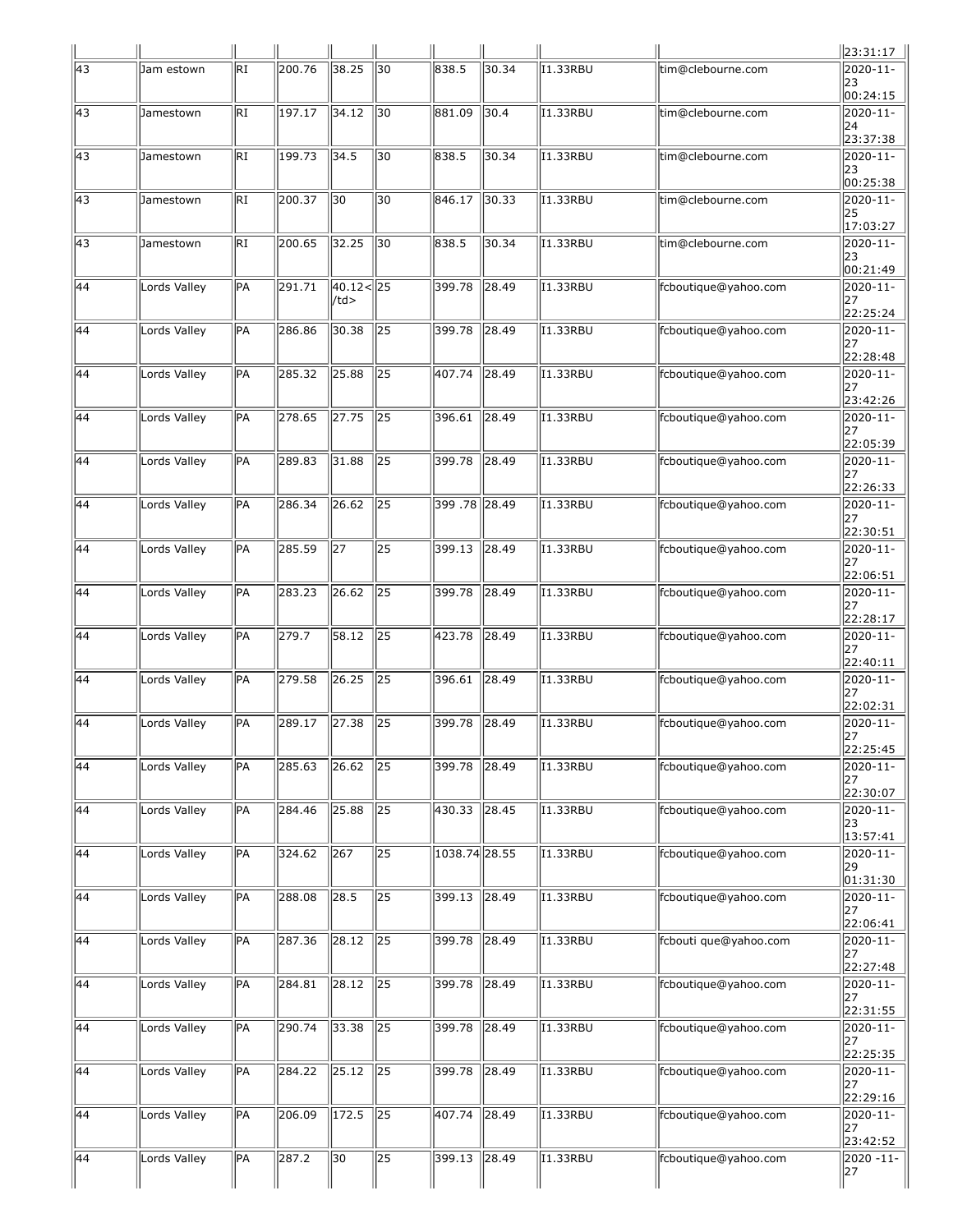|                 |                    |           |                    |       |                 |                     |                |                 |                       | 22:06:13                             |
|-----------------|--------------------|-----------|--------------------|-------|-----------------|---------------------|----------------|-----------------|-----------------------|--------------------------------------|
| $\sqrt{44}$     | Lords Valley       | <b>PA</b> | 284.57             | 25.12 | 25              | 399.78              | 28.49          | I1.33RBU        | fcboutique@yahoo.com  | 2020-11-<br>27<br>22:27:34           |
| $\overline{44}$ | Lords Valley       | <b>PA</b> | 285.82             | 27.38 | $\overline{25}$ | 399.78              | $\sqrt{28.49}$ | I1.33RBU        | fcboutique@yahoo.com  | 2020-11-<br>127<br>22:31:28          |
| 48              | Lawrenceville      | GA        | 286.55             | 70.88 | 30              | 473.54              | $\sqrt{29.04}$ | I1.33RBU        | coopzilla13@yahoo.com | 2020-11-<br>127<br>07:26:01          |
| 48              | Lawrenceville      | GA        | 304.88             | 30    | 30              | 474.87              | $\vert$ 29.19  | II.33RBU        | coopzilla13@yahoo.com | 2020-11-<br>22<br>15:41:24           |
| $\overline{52}$ | Los Altos          | lСА       | 269.22             | 30.75 | 30              | 554.08              | 29.99          | I1.33RBU        | peter.gise@gmail.com  | 2020-11-<br>25<br>11:08:59           |
| $\overline{52}$ | Los Altos          | lСА       | 269.6              | 30.75 | 30              | 553.46              | $\sqrt{29.82}$ | I1.33RBU        | peter.gise@gmail.com  | 2020-11-<br> 23<br>11:25:05          |
| 52              | Los Altos          | CА        | 61                 | 36.75 | 30              | 274.67              | 30.01          | II.33RBU        | peter.gise@gmail.com  | 2020-11-<br>29<br>11:49:02           |
| $\overline{53}$ | Star Valley        | <b>AZ</b> | 12.81              | 37.88 | 30              | 516.95              | $\ 25.21$      | I1.33RBU        | k7ffn@frdmftr.net     | 2020-11-<br> 23<br>20:22:54          |
| $\overline{53}$ | Star Valley        | <b>AZ</b> | 12.81              | 31.88 | $\overline{30}$ | 516.95              | $\sqrt{25.21}$ | 11.33RBU        | k7ffn@frdmftr.net     | 2020-11-<br>123<br>20:24:08          |
| $\overline{53}$ | Star Valley        | AZ        | 14.94              | 33.38 | 30              | 516.95              | $\ 25.21$      | II.33RBU        | k7ffn@frdmftr.net     | 2020-11-<br>23<br>20:25:54           |
| $\overline{53}$ | Star Valley        | <b>AZ</b> | 20.63              | 33.38 | 30              | 516.95              | $\sqrt{25.21}$ | I1.33RBU        | k7ffn@frdmftr.net     | 2020-11-<br>123<br>20:20:06          |
| $\overline{53}$ | Star Valley        | <b>AZ</b> | 17.64              | 31.88 | $\overline{30}$ | 516.95              | $\sqrt{25.21}$ | I1.33RBU        | k7ffn@frdmftr.net     | $2020 - 11 -$<br>123<br>20:21:56     |
| 53              | Star Valley        | AZ        | 10.58              | 31.12 | 30              | 516.95              | $\ 25.21$      | I1.33RBU        | k7ffn@frdmftr.net     | 2020-11-<br> 23<br>20:23:31          |
| $\overline{53}$ | Star Valley        | <b>AZ</b> | 16.18              | 36.38 | 30              | 516.95              | $\ 25.21$      | I1.33RBU        | k7ffn@frdmftr.net     | 2020-11-<br>123<br>20:25:06          |
| 53              | Star Valley        | <b>AZ</b> | 12.08              | 32.62 | 30              | 516.95              | $\sqrt{25.21}$ | I1.33RBU        | k7ffn@frdmftr.net     | 2020-11-<br>123<br>20:20:47          |
| 53              | Star Valley        | AZ        | 12.43              | 32.62 | 30              | 51 6.95 25.21       |                | I1.33RBU        | k7ffn@frdmftr.net     | 2020-11-<br> 23<br>20:22:30          |
| 53              | Star Valley        | <b>AZ</b> | 6.64               | 37.12 | 30              | 516.95              | $\ 25.21$      | I1.33RBU        | k7ffn@frdmftr.net     | 2020-11-<br>123<br>20:23:58          |
| 53              | Star Valley        | AZ        | 17.66              | 35.62 | 30              | 516.95              | $\sqrt{25.21}$ | I1.33RBU        | k7ffn@frdmftr.net     | 2020-11-<br> 23<br>20:25:40          |
| $\overline{53}$ | <b>Star Valley</b> | <b>AZ</b> | 16.35              | 31.88 | 30              | 516.95              | $\sqrt{25.21}$ | <b>I1.33RBU</b> | k7ffn@frdmftr.net     | 2020-11-<br>23<br>20:19:36           |
| $\overline{53}$ | Star Valley        | AZ        | 5.19               | 32.62 | 30              | 516.95              | $\sqrt{25.21}$ | <b>I1.33RBU</b> | k7ffn@frdmftr.net     | 2020-11-<br>123<br>20:21:18          |
| $\overline{53}$ | Star Valley        | AZ        | 14.93              | 35.62 | 30              | 516.95              | $\sqrt{25.21}$ | I1.33RBU        | k7ffn @frdmftr.net    | 2020-11-<br> 23<br>20:23:07          |
| $\overline{53}$ | Star Valley        | <b>AZ</b> | 9.7                | 37.12 | 30              | 516.95              | $\sqrt{25.21}$ | I1.33RBU        | k7ffn@frdmftr.net     | 2020-11-<br>23<br>20:24:56           |
| $\overline{53}$ | Star Valley        | AZ        | 19.19              | 35.62 | 30              | 516.95              | $\sqrt{25.21}$ | I1.33RBU        | k7ffn@frdmftr.net     | 2020-11-<br>123<br>20:20:30          |
| $\overline{53}$ | Star Valley        | AZ        | $\overline{17.52}$ | 33.38 | 30              | $\sqrt{516.95}$     | $\sqrt{25.21}$ | I1.33RBU        | k7ffn@frdmftr.net     | 2020-11-<br>23<br>20:22:20           |
| $\overline{53}$ | Star Valley        | <b>AZ</b> | 14.06              | 34.12 | 30              | 516.95              | $\ 25.21$      | 11.33RBU        | k7ffn@frdmftr.net     | $\sqrt{2020-11}$ -<br>23<br>20:23:44 |
| 53              | Star Valley        | AZ        | 19.35              | 31.12 | 30              | $\overline{516.95}$ | $\sqrt{25.21}$ | I1.33RBU        | k7ffn@frdmftr.net     | 2020-11-<br>23                       |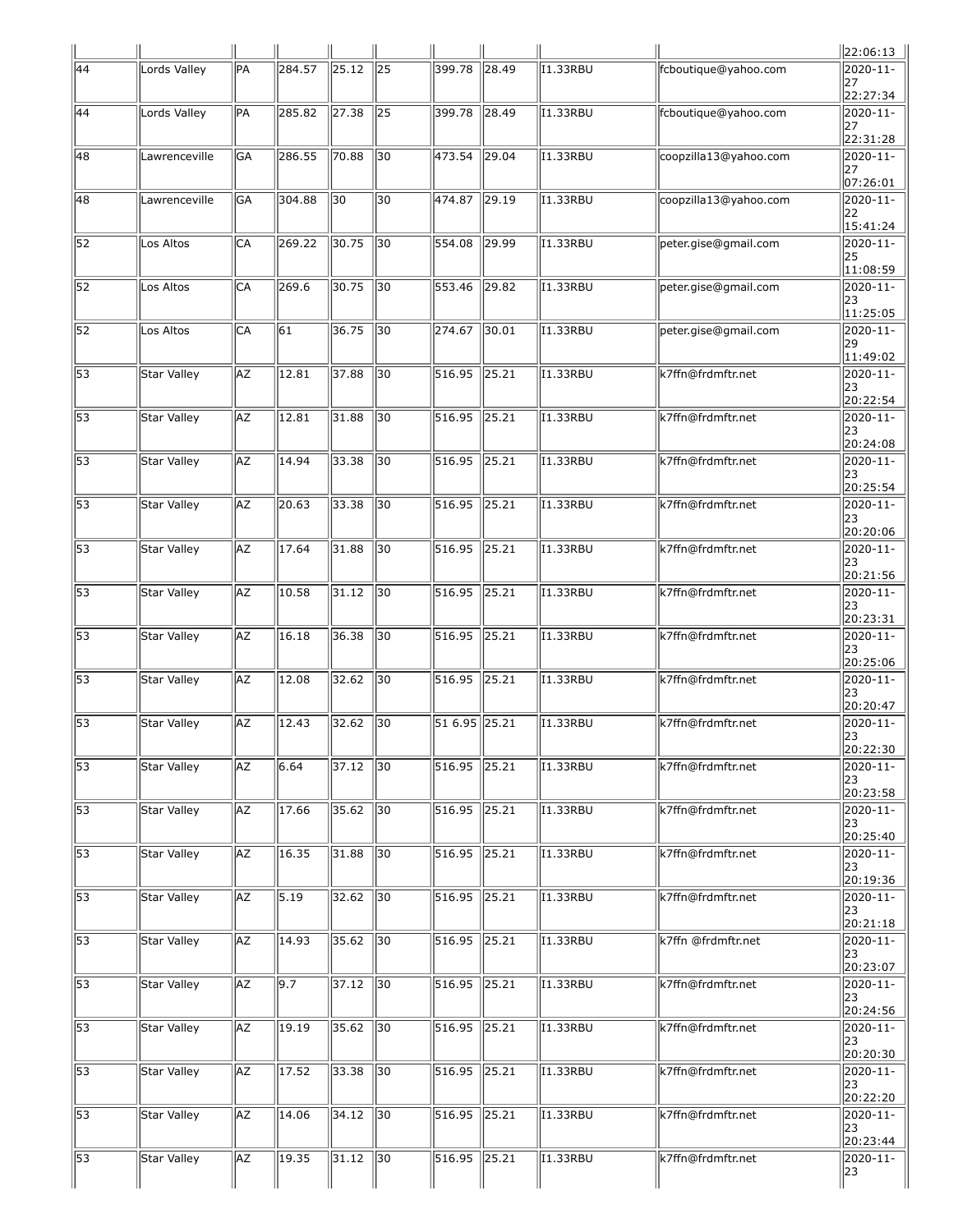|                 |                      |           |                     |                    |                 |                 |                |                  |                                       | 20:25:27                        |
|-----------------|----------------------|-----------|---------------------|--------------------|-----------------|-----------------|----------------|------------------|---------------------------------------|---------------------------------|
| 53              | Star Valley          | AZ        | 12.79               | 35.62              | 30              | 463.66          | 25.25          | II.33RBU         | k7ffn@frdmftr.net                     | 2020-11-<br>23<br>18:55:53      |
| 53              | Star Valley          | AZ        | 17.78               | 32.62              | 30              | 516.95          | 25.21          | I1.33RBU         | k7ffn@frdmftr.net                     | 2020-11-<br>123<br>20:21:04     |
| $\overline{53}$ | Star Valley          | AZ        | 18.01               | 31.12              | 30              | 516.95          | 25.21          | I1.33RBU         | k7ffn@frdmftr.net                     | 2020-11-<br>23<br>20:23:01      |
| $\overline{53}$ | Star Valley          | AZ        | 15.81               | 31.12              | 30              | 516.95          | 25.21          | <b>I1.33RBU</b>  | k7ffn@frdmftr.net                     | 2020-11-<br>23<br>20:24:42      |
| 53              | Star Valley          | AZ        | 12.66               | 34.12              | 30              | 516.95          | 25.21          | 11.33RBU         | k7ffn@frdmftr.net                     | 2020-11-<br> 23<br>20:20:20     |
| $\overline{53}$ | Star Valley          | AZ        | 14.49               | 36.38              | 30              | 516.95          | 25.21          | I1.33RBU         | k7ffn@frdmftr.net                     | 2020-11-<br>23<br>20:22:13      |
| 53              | Star Valley          | AZ        | 15.44               | 31.12              | 30              | 516.95          | $\sqrt{25.21}$ | <b>I1.33RBU</b>  | k7ffn@frdmftr.net                     | 2020-11-<br>23<br>20:23:38      |
| 53              | Star Valley          | AZ        | 15.24               | 31.88              | 30              | 516.95          | 25.21          | I1.33RBU         | k7ffn@frdmftr.net                     | 2020-11-<br>123<br>20:25:16     |
| 53              | Star Valley          | AZ        | 27.07               | 37.12              | 30              | 463.66          | 25.25          | II.33RBU         | k7ffn@frdmftr.net                     | 2020-11-<br>23<br>18:55:41      |
| 53              | Star Valley          | AZ        | 5.99                | 31.88              | 30              | 516.95          | 25.21          | <b>I1.33RBU</b>  | k7ffn@frdmftr.net                     | 2020-11-<br>23<br>20:20:58      |
| 56              | Littlerock           | CA        | 319.94              | 189.75 30          |                 | 683. 11 27.15   |                | I1.33RBU         | jameskerr10948@msn.com                | 2020-11-<br>24<br>04:54:34      |
| 56              | Littlerock           | CA        | 311.66              | 192.38 30          |                 | 688.36          | 27.42          | <b>I1.33RBU</b>  | jameskerr10948@msn.com                | 2020-11-<br>28<br>10:43:35      |
| 58              | Oak Harbor           | <b>WA</b> | 137.64              | 49.12              | 30              | 901.61          | 29.82          | <b>I1.33RBU</b>  | eric.calkins@mac.com                  | 2020-11-<br>28<br>02:04:01      |
| $\overline{61}$ | Edmonds              | <b>WA</b> | 149.03              | 36                 | 30              | 774.23          | 29.46          | I1.33RBU         | david.m.gordon1954@gmail.com 2020-11- | 22<br>19:09:21                  |
| 62              | Hamilton<br>Township | NJ        | 162.86              | 25.88              | 25              | 482.19          | 29.91          | 11.33RBU         | w2drt@arrl.net                        | $2020 - 11 -$<br>28<br>11:27:17 |
| 63              | Mobile               | AL        | 111.6               | 187.5              | 30              | 987.27          | 29.92          | <b>I1.3 3RBU</b> | bryan_whatley@comcast.net             | 2020-11-<br>26<br>03:27:34      |
| $\sqrt{63}$     | Mobile               | AL        | 111.46              | 187.88 30          |                 | 986.95          | 29.97          | II.33RBU         | bryan_whatley@comcast.net             | 2020-11-<br>26<br>15:29:34      |
| 65              | West Chazy           | NY        | 109.78              | $\overline{39}$    | 30              | 806.62          | 29.97          | II.33RBU         | kimforett@yahoo.com                   | 2020-11-<br>25<br>11:45:59      |
| 69              | Dusseldorf           | <b>GE</b> | 182.14              | 33.75              | $\overline{30}$ | $1104.39$ 30.08 |                | <b>I1.33RBU</b>  | drwandritzky@aol.com                  | 2020-11-<br>24<br>10:16:25      |
| 70              | St. Louis            | MO        | 93.93               | 32.62              | 26              | 247.97          | $\sqrt{29.49}$ | I1.33RBU         | henry.house@me.com                    | 2020-11-<br>26<br>11:25:05      |
| $\sqrt{74}$     | Show Low             | AZ        | 30.44               | $\overline{27.75}$ | $\sqrt{25}$     | 634.19          | $\sqrt{23.76}$ | I1.33RBU         | dwloomis@frontier.com                 | 2020-11-<br>29<br>11:25:05      |
| $\overline{75}$ | Grand Junction       | lco       | 150                 | 32.25              | $\overline{30}$ | 545.77          | $\sqrt{25.38}$ | I1.33RBU         | wdmerkel1@bresnan.net                 | 2020-11-<br>26<br>21:26:28      |
| $\sqrt{75}$     | Grand Junction       | lco       | 97.88               | 34.5               | 30              | 545.77          | 25.38          | II.33RBU         | wdmerkel1@bresnan.net                 | 2020-11-<br> 26<br>21:28:00     |
| $\overline{75}$ | Grand Junction       | lco       | $\overline{227.64}$ | 31.5               | 30              | 545.77          | 25.38          | II.33RBU         | wdmerkel1@bresnan.net                 | 2020-11-<br>26<br>21:29:59      |
| $\overline{75}$ | Grand Junction       | lco       | 172.52              | 31.5               | $\overline{30}$ | 545.77          | $\sqrt{25.38}$ | I1.33RBU         | wdmerkel1@bresnan.net                 | 2020-11-<br>26<br>21:31:45      |
| $\sqrt{75}$     | Grand Junction       | lco       | 196.29              | 35.25              | 30              | 545.77          | 25.38          | I1.33RBU         | wdmerkel1@bresnan.net                 | 2020-1 1-<br>26                 |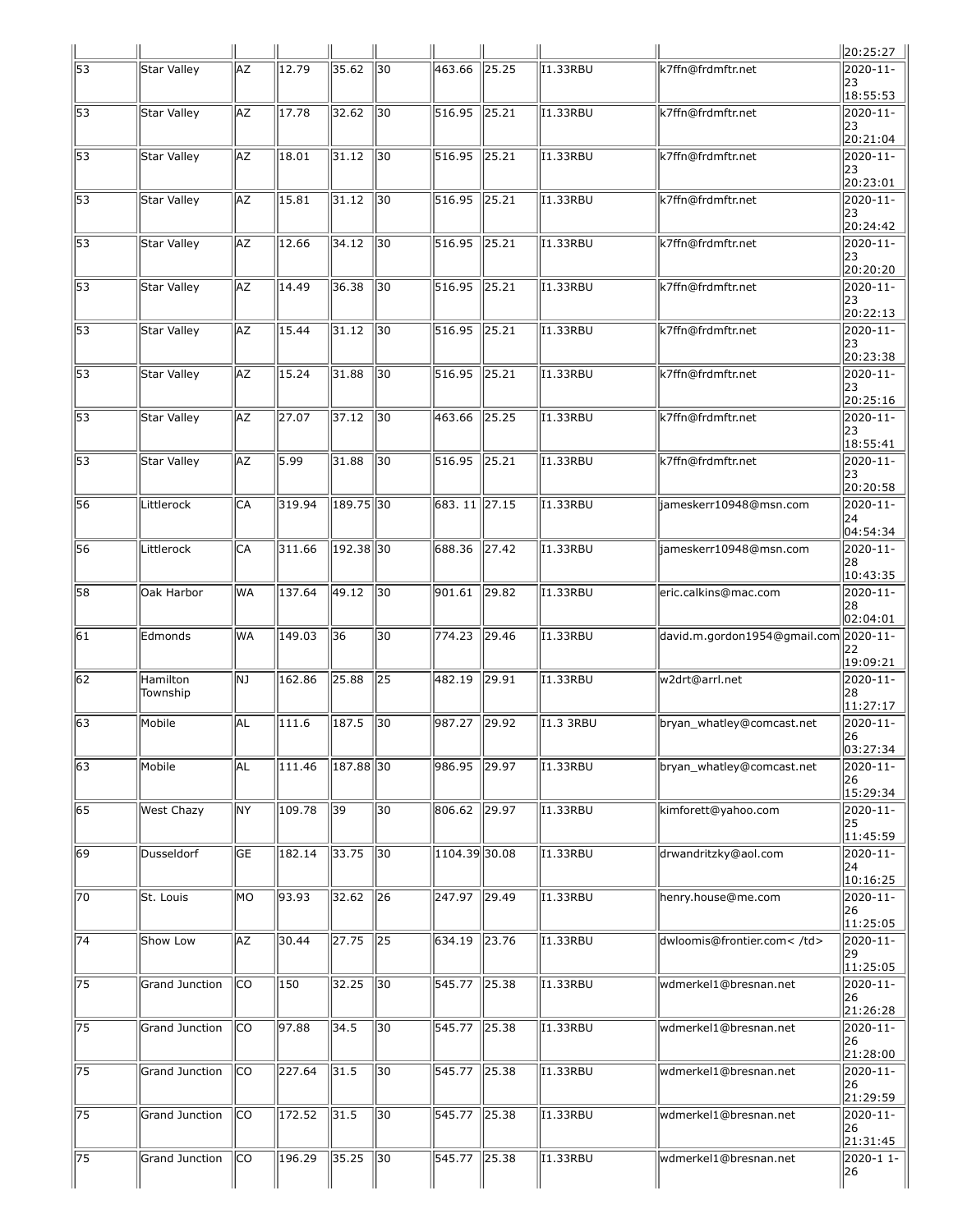|                 |                       |           |        |       |                 |                     |                |                 |                       | 21:25:27                             |
|-----------------|-----------------------|-----------|--------|-------|-----------------|---------------------|----------------|-----------------|-----------------------|--------------------------------------|
| 75              | <b>Grand Junction</b> | CO        | 144.43 | 30.75 | 30              | 545.77              | 25.38          | I1.33RBU        | wdmerkel1@bresnan.net | 2020-11-<br>126<br>21:27:09          |
| 75              | <b>Grand Junction</b> | СO        | 174.6  | 34.5  | 30              | 545.77              | 25.38          | I1.33RBU        | wdmerkel1@bresnan.net | 2020-11-<br>126<br>21:28:55          |
| $\sqrt{75}$     | Grand Junction        | lco       | 220.4  | 36.75 | 30              | 545.77              | $\ 25.38$      | I1.33RBU        | wdmerkel1@bresnan.net | 2020-11-<br> 26<br>21:30:27          |
| 75              | Grand Junction        | CO        | 140.81 | 31.12 | 30              | 411.96              | 25.64          | <b>I1.33RBU</b> | wdmerkel1@bresnan.net | 2020-11-<br>128<br>17:14:24          |
| 75              | Grand Junction        | СO        | 209.92 | 30.75 | 30              | 545.77              | 25.38          | I1.33RBU        | wdmerkel1@bresnan.net | 2020-11-<br>26 21:25<br>:58          |
| $\overline{75}$ | Grand Junction        | lco       | 171.41 | 36.75 | 30              | 545.77              | 25.38          | I1.33RBU        | wdmerkel1@bresnan.net | 2020-11-<br>126<br>21:27:40          |
| 75              | Grand Junction        | lСО       | 188.5  | 33    | 30              | 545.77              | 25.38          | <b>I1.33RBU</b> | wdmerkel1@bresnan.net | 2020-11-<br> 26<br>21:29:52          |
| 75              | <b>Grand Junction</b> | СO        | 172.06 | 35.25 | 30              | 545.77              | 25.38          | I1.33RBU        | wdmerkel1@bresnan.net | 2020-11-<br>126<br>21:31:18          |
| $\overline{75}$ | <b>Grand Junction</b> | lco       | 164.74 | 30.75 | 30              | 545.77              | $\sqrt{25.38}$ | I1.33RBU        | wdmerkel1@bresnan.net | 2020-11-<br>126<br>21:25:09          |
| 75              | Grand Junction        | CO        | 225.8  | 34.5  | 30              | 545.77              | 25.38          | I1.33RBU        | wdmerkel1@bresnan.net | 2020-11-<br> 26<br>21:26:52          |
| 75              | Grand Junction        | СO        | 182.34 | 33    | 30              | 545.77              | 25.38          | I1.33RBU        | wdmerkel1@bresnan.net | 2020-11-<br>126<br>21:28:44          |
| $\overline{75}$ | Grand Junction        | lco       | 183.65 | 33    | 30              | 545.77              | $\sqrt{25.38}$ | I1.33RBU        | wdmerkel1@bresnan.net | 2020-11-<br>126<br>21:30:20          |
| 75              | Grand Junction        | CO        | 233.61 | 39.75 | 30              | 538.18              | 25.55          | <b>I1.33RBU</b> | wdmerkel1@bresnan.net | 2020-11-<br> 28<br>00:40:46          |
| 75              | <b>Grand Junction</b> | CO        | 200.72 | 32.25 | 30              | 545.77              | 25.38          | I1.33RBU        | wdmerkel1@bresnan.net | 2020-11-<br>126<br>21:32:39          |
| $\overline{75}$ | <b>Grand Junction</b> | lсо       | 180.12 | 34.5  | 30              | $\sqrt{545.77}$     | $\sqrt{25.38}$ | I1.33RBU        | wdmerkel1@bresnan.net | 2020-11-<br>l26<br>21:25:47          |
| 75              | Grand Junction        | CO        | 179.76 | 33    | 30              | 545.77              | 25.38          | I1.33RBU        | wdmerkel1@bresnan.net | 2020-11-<br>  26<br>$\vert$ 21:27:30 |
| $\overline{75}$ | Grand Junction        | lco       | 192.5  | 34.5  | 30              | 545.77              | 25.38          | I1.33RBU        | wdmerkel1@bresnan.net | 2020-11-<br>26<br>21:29:35           |
| $\overline{75}$ | <b>Grand Junction</b> | lco       | 188.19 | 32.25 | 30              | 545.77              | $\sqrt{25.38}$ | I1.33RBU        | wdmerkel1@bresnan.net | 2020-11-<br>26<br>21:31:07           |
| $\overline{75}$ | Grand Junction        | <b>CO</b> | 163.44 | 34.5  | $\overline{30}$ | 545.77              | 725.38         | <b>I1.33RBU</b> | wdmerkel1@bresnan.net | $2020 - 11 -$<br>26<br>21:26:45      |
| 75              | Grand Junction        | lco       | 150.8  | 30.75 | 30              | 545.77              | 25.38          | I1.33RBU        | wdmerkel1@bresnan.net | 2020-11-<br>126<br>21:28:14          |
| 75              | Grand Jun ction       | lco       | 167.91 | 31.5  | 30              | 545.77              | $\sqrt{25.38}$ | I1.33RBU        | wdmerkel1@bresnan.net | 2020-11-<br>26<br>21:30:09           |
| $\overline{75}$ | Grand Junction        | lco       | 110.55 | 35.25 | 30              | 545.77              | 25.38          | I1.33RBU        | wdmerkel1@bresnan.net | 2020-11-<br>126<br>21:32:16          |
| 75              | Grand Junction        | lco       | 194.4  | 35.25 | 30              | 545.77              | 25.38          | I1.33RBU        | wdmerkel1@bresnan.net | 2020-11-<br>126<br>21:25:37          |
| 75              | Grand Junction        | lco       | 200.95 | 30.75 | $\parallel$ 30  | $\overline{545.77}$ | $\sqrt{25.38}$ | I1.33RBU        | wdmerkel1@bresnan.net | 2020-11-<br>26<br>21:27:23           |
| $\overline{75}$ | Grand Junction        | lco       | 237.04 | 30.75 | 30              | 545.77              | 25.38          | I1.33RBU        | wdmerkel1@bresnan.net | 2020-11-<br>26<br>21:29:15           |
| $\sqrt{75}$     | Grand Junction        | lco       | 170.08 | 35.25 | 30              | 545.77              | $\sqrt{25.38}$ | I1.33RBU        | wdmerkel1@bresnan.net | 2020-11-<br> 26                      |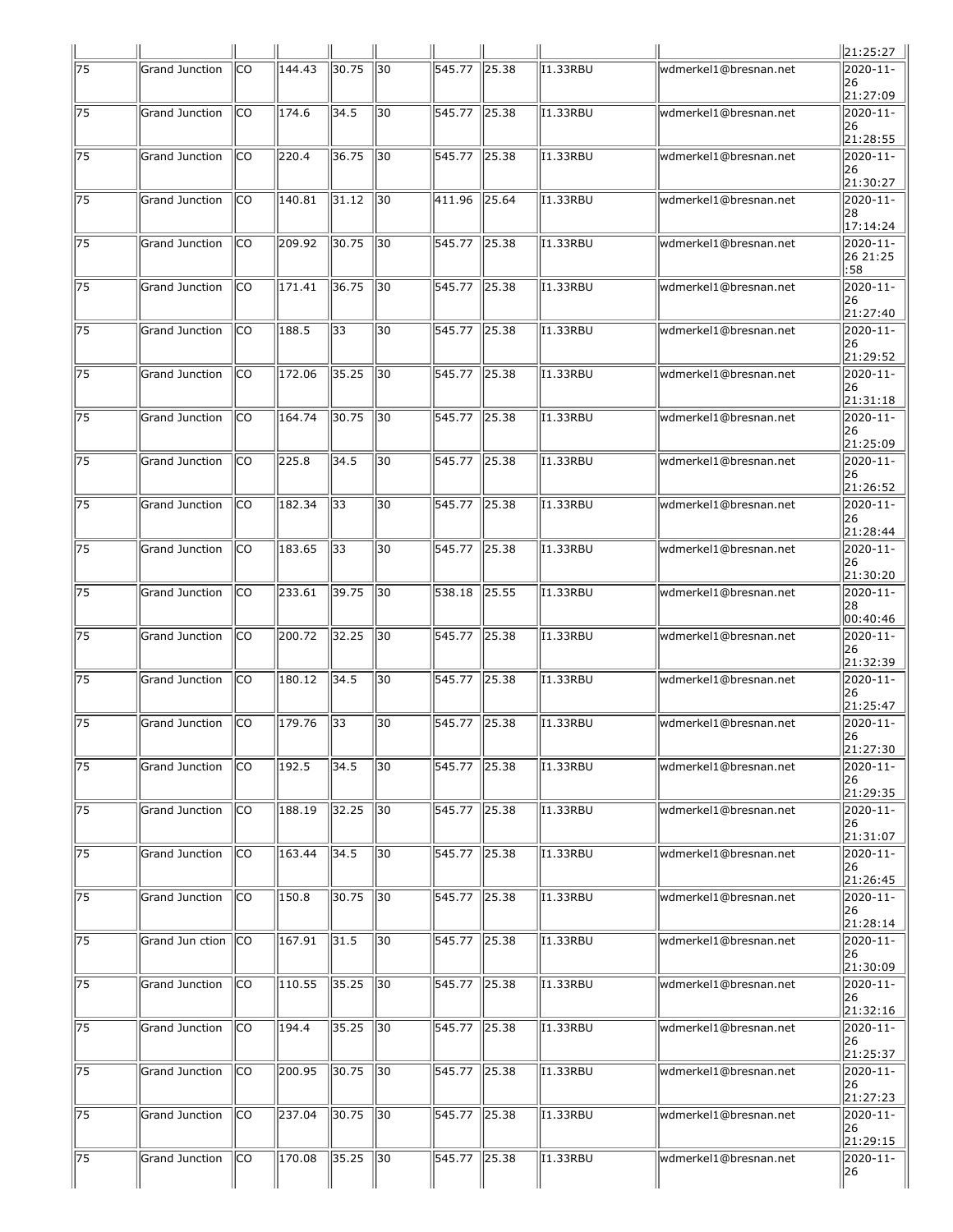|                 |                     |           |        |             |                 |               |                |                 |                                                 | 21:30:33                              |
|-----------------|---------------------|-----------|--------|-------------|-----------------|---------------|----------------|-----------------|-------------------------------------------------|---------------------------------------|
| 76              | Royal Palm<br>Beach | FL        | 88.14  | 30          | 30              | 742.86        | $\sqrt{30}$    | <b>I1.33RBU</b> | dgh3815@aol.com                                 | 2020-11-<br>29<br>11:25:05            |
| 77              | Hanover             | MD        | 136.15 | 22.12       | 22              | 723.55        | 29.89          | 11.33RBU        | isegna@verizon.net                              | 2020-11-<br>26                        |
| 78              | Santa Fe            | <b>NM</b> | 156.61 | 36.75       | $\overline{30}$ | 662.29        | $\sqrt{23.2}$  | 11.33RBU        | dluaan@gmail.com                                | 08:25:40<br>2020-11-<br>127           |
| 78              | Santa Fe            | NМ        | 148.99 | 55.12       | $\overline{30}$ | 738.86        | 723.05         | I1.33RBU        | dluaan@gmail.com                                | 11:25:04<br>2020-11-<br>23            |
| 90              | Marietta            | GA        | 199.87 | 60.75       | 30              | 8 07.85 29.29 |                | I1.33RBU        | carlecunningham@gmail.com                       | 23:39:41<br>2020-11-<br>24            |
| 90              | Marietta            | GA        | 205.8  | 30          | 30              | 807.85        | 29.29          | 11.33RBU        | carlecunningham@gmail.com                       | 14:32:37<br>2020-11-<br>24            |
| 91              | Sanford             | FL        | 103.17 | 31.12       | $\overline{30}$ | 683.22        | $\sqrt{29.97}$ | I1.33RBU        | pame01@yahoo.com                                | 14:32:20<br>2020-11-<br>28            |
| 91              | Sanford             | FL        | 101.3  | 30.38       | 30              | 644.33        | 29.98          | 11.33RBU        | pame01@yahoo.com                                | 23:33:52<br>2020-11-<br> 29           |
| 91              | Sanford             | FL        | 97.56  | 31.12       | 30              | 644.33        | 29.99          | 11.33RBU        | pame01@yahoo.com                                | 00:22:02<br>2020-11-<br> 29           |
| $\overline{91}$ | Sanford             | FL        | 98.36  | 34.88       | $\overline{30}$ | 644.33        | $\sqrt{29.98}$ | I1.33RBU        | pame01@yah oo.com                               | 00:24:19<br>2020-11-<br>29            |
| 91              | Sanford             | FL        | 101.37 | 31.12       | 30              | 644.33        | 29.98          | 11.33RBU        | pame01@yahoo.com                                | 00:25:34<br>2020-11-<br> 29           |
| $\overline{91}$ | Sanford             | FL        | 99.2   | 31.88       | 30              | 644.33        | 29.98          | 11.33RBU        | pame01@yahoo.com                                | 00:26:52<br>2020-11-<br>29            |
| 91              | Sanford             | FL        | 99.22  | 30.38       | $\overline{30}$ | 644.33        | 29.98          | I1.33RBU        | pame01@yahoo.com                                | 00:20:47<br>2020-11-<br>29            |
| 91              | Sanford             | FL        | 98.36  | 31.88       | 30              | 644.33        | 29.98          | 11.33RBU        | pame01@yahoo.com                                | 00:23:14<br>2020-11-<br> 29           |
| 91              | Sanford             | FL        | 99.57  | 31.12       | 30              | 644.33        | 29.99          | 11.33RBU        | pame01@yahoo.com                                | 00:24:46<br>2020-11-<br>29            |
| $\sqrt{91}$     | Sanford             | 厑         | 97.33  | 37.88       | $\sqrt{30}$     | 644.33 29.98  |                | I1.33RBU        | pame01@yahoo.com                                | 00:26:08<br>2020-11-<br>  29          |
| $\overline{91}$ | Sanford             | FL        | 99.7   | 31.88       | 30              | 644.33        | 29.98          | 11.33RBU        | pame01@yahoo.com                                | 00:21:45<br>2020-11-<br>29            |
| 91              | Sanford             | FL        | 99.19  | 35.25       | 30              | 620.29        | 30.02          | <b>I1.33RBU</b> | pame01@yahoo.com                                | $ 00:24:12\rangle$<br>2020-11-<br>122 |
| $\overline{91}$ | Sanford             | 厑         | 101.07 | 31.88       | $\overline{30}$ | 644.33        | $\sqrt{29.98}$ | <b>I1.33RBU</b> | pame01@yahoo.com                                | 19:01:16<br>2020-11-<br>29            |
| $\overline{91}$ | Sanford             | 厑         | 101.17 | 30.38       | 30              | 644.33        | $\sqrt{29.99}$ | 11.33RBU        | pame01@yahoo.com                                | 00:25:24<br>2020-11-<br>29            |
| 91              | Sanford             | FL        | 100.24 | 37.88       | 30              | 644.33        |                |                 | I1.33RBU  pame01@yahoo.com  2020-11-29 00:20:21 | 00:26:42                              |
| $\overline{91}$ | Sanford             | FL        | 99.13  | 31.88       | 30              | 644.33        | 29.98          | <b>I1.33RBU</b> | pame01@yahoo.com                                | 2020-11-                              |
|                 |                     |           |        |             |                 |               |                |                 |                                                 | 29<br>00:23:03                        |
| 91              | Sanford             | FL        | 100.59 | 30.38       | $\overline{30}$ | 644.33        | 29.99          | I1.33RBU        | pame01@yahoo.com                                | 2020-11-<br> 29<br>00:24:39           |
| 91              | Sanford             | FL        | 101.6  | 31.12       | $\overline{30}$ | 644.33        | $\sqrt{29.99}$ | I1.33RBU        | pame01@yahoo.com                                | 2020-11-<br>129<br>00:25:58           |
| 91              | Sanford             | FL        | 100.89 | 36.38       | $\sqrt{30}$     | 644.33        | 29.99          | <b>I1.33RBU</b> | pame01@yahoo.com                                | 2020-11-<br>29<br>00:21:25            |
| 91              | Sanford             | FL        | 101    | 35.62       | 30              | 644.33        | 29.98          | I1.33RBU        | pame01@yahoo.com                                | 2020-11-<br>29 00:<br>24:02           |
| $\sqrt{91}$     | Sanford             | FL        | 99.74  | $\sqrt{36}$ | $\sqrt{30}$     | 620.29        | 30.02          | <b>I1.33RBU</b> | pame01@yahoo.com                                | 2020-11-                              |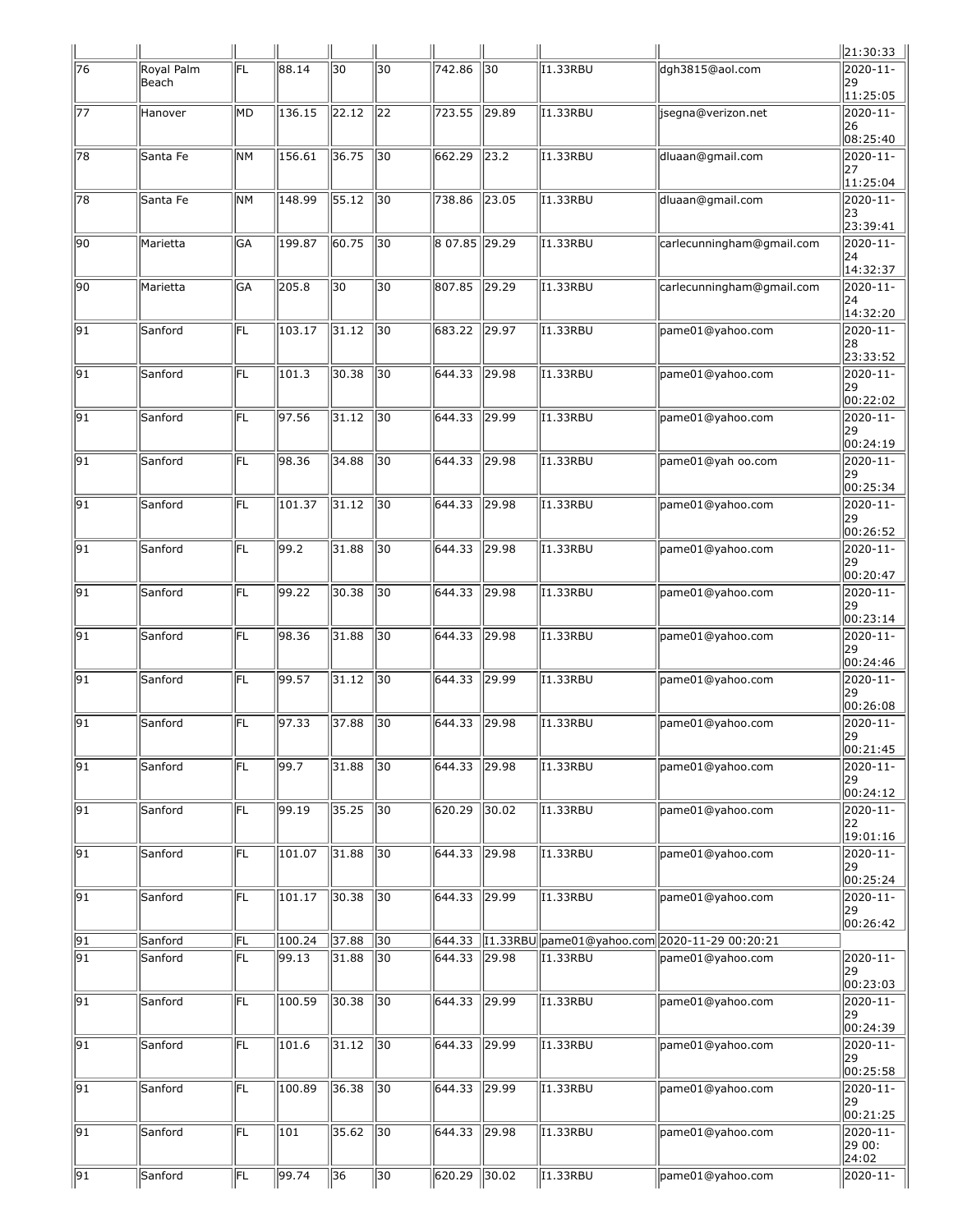|                  |                     |                 |        |                 |                 |                            |                |                 |                                               | $\ $ 22<br>$\ $ 19:00:19                    |
|------------------|---------------------|-----------------|--------|-----------------|-----------------|----------------------------|----------------|-----------------|-----------------------------------------------|---------------------------------------------|
| 91               | Sanford             | FL              | 99.29  | 31.88           | 30              | 644.33                     | 29.98          | I1.33RBU        | pame01@yahoo.com                              | 2020-11-<br> 29<br>00:25:17                 |
| 91               | Sanford             | FL              | 97.67  | 37.88           | 30              | 644.33                     | 29.99          | I1.33RBU        | pame01@yahoo.com                              | 2020-11-<br>29<br>00:26:29                  |
| 91               | Sanford             | FL              | 103.16 | 37.88           | 30              | 683.22                     | 29.97          | <b>I1.33RBU</b> | pame01@yahoo.com                              | 2020-11-<br>28<br>23:34:56                  |
| 91               | Sanford             | FL              | 99.23  | 34.12           | 30              | 644.33                     | 29.99          | I1.33RBU        | pame01@yahoo.com                              | $2020 - 11$<br>29<br>00:22:43               |
| 91               | Sanford             | FL              | 100.02 | 30              | 644.33          | 29.98                      |                |                 | [1.33RBU pame01@yahoo.com 2020-11-29 00:24:29 |                                             |
| 91               | Sanford             | FL              | 97.82  | 31.12           | 30              | 644.33                     | 29.98          | <b>I1.33RBU</b> | pame01@yahoo.com                              | 2020-11-<br>29<br>00:25:44                  |
| 91               | Sanford             | FL              | 99.56  | 35.62           | 30              | 644.33                     | 29.98          | I1.33RBU        | pame01@yahoo.com                              | 2020-11-<br>29<br>00:27:17                  |
| 91               | Sanford             | FL              | 99.15  | 40.12           | 30              | 644.33                     | 29.98          | I1.33RBU        | pame01@yahoo.com                              | 2020-11-<br>29<br>00:21:18                  |
| 91               | Sanford             | FL              | 97.95  | 34.12           | 30              | 644.33                     | 29.98          | I1.33RBU        | pame01@yahoo.com                              | 2020-11-<br> 29<br>00:23:27                 |
| 91               | Sanford             | FL              | 101.79 | 36              | 30              | 620.29                     | 30.02          | I1.33RBU        | p ame01@yahoo.com                             | 2020-11-<br>22<br>19:00:03                  |
| 91               | Sanford             | FL              | 99     | 36.38           | 30              | 644.33                     | 29.98          | I1.33RBU        | pame01@yahoo.com                              | 2020-11-<br>29                              |
| 91               | Sanford             | FL              | 102.47 | 36.38           | 30              | 644.33                     | 29.99          | I1.33RBU        | pame01@yahoo.com                              | 00:24:56<br>2020-11-<br>29<br>00:26:22      |
| $\overline{92}$  | Lawrenceville       | GA              | 66.81  | 27.75           | 27              | 530.92                     | 29.09          | I1.33RBU        | mausmus@mindspring.com                        | 2020-11-<br>127                             |
| 101              | Austin              | lтx             | 138.39 | 27              | 25              | 1128.53 29.57              |                | I1.33RBU        | robertmaxpowell@gmail.com                     | 11:59:31<br>2020-11-<br>122                 |
| 101              | Austin              | <b>TX</b>       | 141.5  | 27.38           | $\overline{25}$ | $1113.65$ <sub>29.42</sub> |                | I1.33RBU        | robertmaxpowell@gmail.com                     | 14:51:34<br>2020-11-<br>25<br> 19:43:33<    |
| $\overline{101}$ | lAustin             | TX              | 141.51 | 30.75           | 25              | 1133.27 29.22              |                | I1.33RBU        | robertmaxpowell@gmail.com                     | /td><br>2020-11-<br> 24                     |
| $\overline{101}$ | Austin              | TХ              | 142.85 | 26.25           | $\overline{25}$ | $1118.67$ <sub>29.29</sub> |                | I1.33RBU        | robertmaxpowell@gmail.com                     | 18:28:20<br>$2020 - 11$<br>26<br>20:06:51   |
| 101              | Austin              | $\overline{TX}$ | 141.41 | 30              | $\overline{25}$ | 1133.27 29.22              |                | <b>I1.33RBU</b> | robertmaxpowell@gmail.com                     | 2020-11-<br> 24                             |
| $\overline{103}$ | Norwalk             | lст             | 140.5  | 25.5            | $\overline{25}$ | 994.81                     | 30.32          | <b>I1.33RBU</b> | dave@spoiledpetsct.com                        | 18:27:49<br>$2020 - 11 -$<br>22<br>18:20:45 |
| 113              | Chapleau<br>Ontario | CN              | 220.25 | 190.5           | $\overline{29}$ | 714.87                     | $\sqrt{28.46}$ | I1.33RBU        | chaexpress@sympatico.ca                       | 2020-11-<br>23<br>11:58:34                  |
| $ 1\;14$         | Santa Claus         | IN              | 120.05 | 28.12           | $\overline{27}$ | 769.9                      | 29.66          | <b>I1.33RBU</b> | skyking42@gmx.com                             | 2020-11-<br>27                              |
| $\overline{114}$ | Santa Claus         | IN              | 118.27 | 30              | $\overline{27}$ | 767.54                     | 29.66          | I1.33RBU        | skyking42@gmx.com                             | 11:25:05<br>2020-11-<br>26                  |
| 139              | Wallingford         | IСТ             | 204.43 | 29.25           | $\overline{25}$ | $1116.17$ <sub>29.86</sub> |                | I1.33RBU        | mikecei@snet.net                              | 23:11:25<br>2020-11-<br>28                  |
| 139              | Wallingford         | Iст             | 203.7  | 29.25           | $\overline{25}$ | 1118.35 29.98              |                | I1.33RBU        | mikecei@snet.net                              | 11:25:05<br>2020-11-<br> 27                 |
| $\overline{142}$ | Newburgh            | IN              | 218.8  | $\overline{27}$ | $\overline{27}$ | 738.03                     | 29.82          | I1.33RBU        | skyking42@gmx.com                             | 12:08:14<br>2020-11-<br>28                  |
| 143              | Jonesboro           | AR              | 309.73 | 31.12           | 30              | 683.13                     | $\sqrt{29.94}$ | <b>I1.33RBU</b> | uforia@suddenlink.net                         | 11:25:05<br>2020-11-<br>22                  |